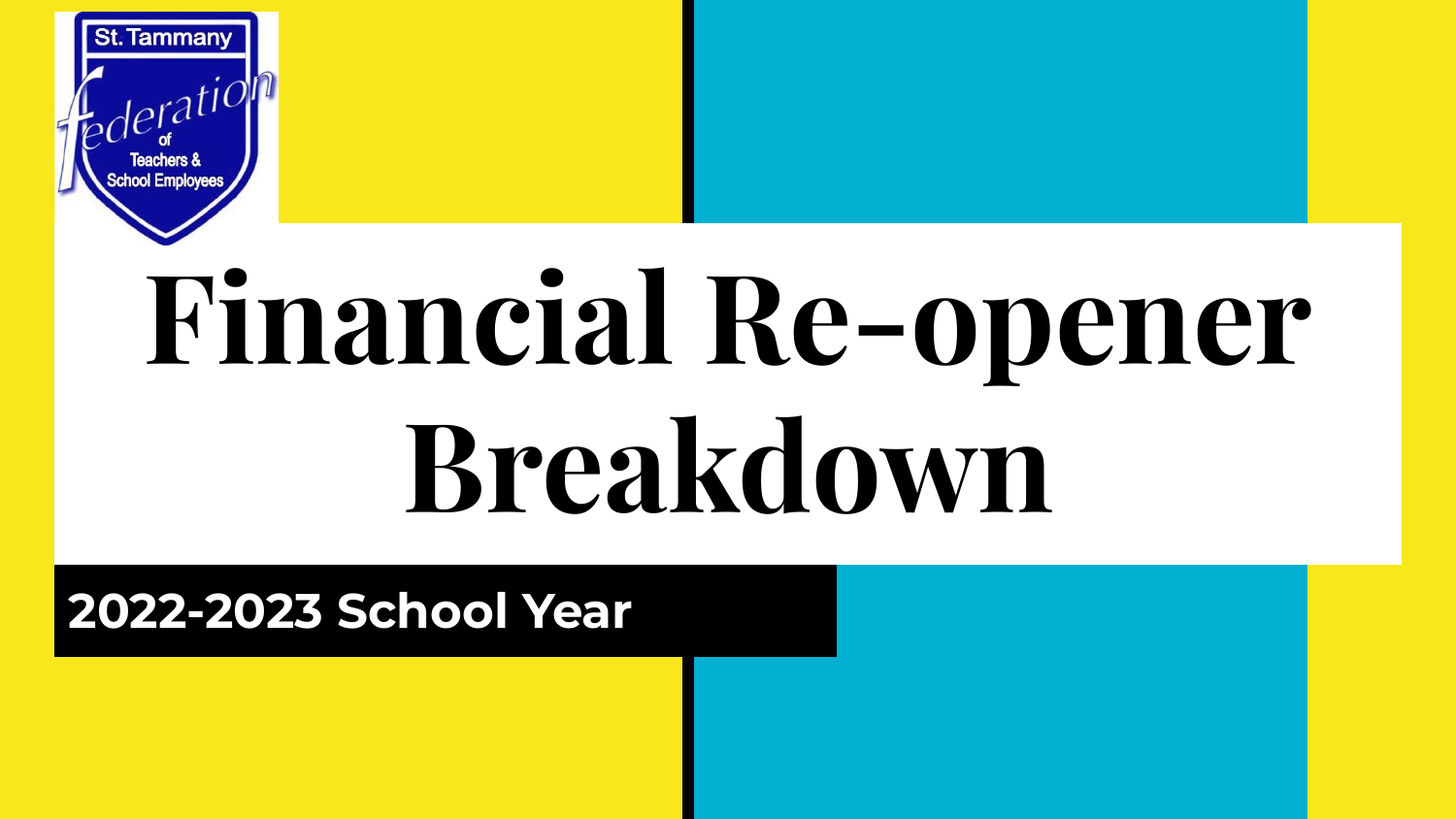# Key Takeaways

- This is the largest single year raise negotiated by a union president and superintendent in our district since the start of the 21st century. This is true for both teachers and support employees.
- A \$1000 COVID stipend was also negotiated and paid in December outside of the re-opener. Two steps were also secured on the same MOU, and we added to that with a percentage raise in this deal.
- This result would not have been possible without our bus owner/operators and teachers showing up and advocating at the school board meetings.
- The amount of raise each employee is getting is roughly equal to more than you would get if you were getting 4 steps. Typically, local raises are limited to one to two steps per year.
- Our employees deserve the world, and we fought hard for this deal.
- We will continue to keep advocating for salaries, benefits, and better working conditions during the re-opener next year.
- Please continue to stand up and advocate for change in public education.

Call to Action: On May 26th, LFT will be marching on the Capitol to demand higher raises from the state. We hope to see you there.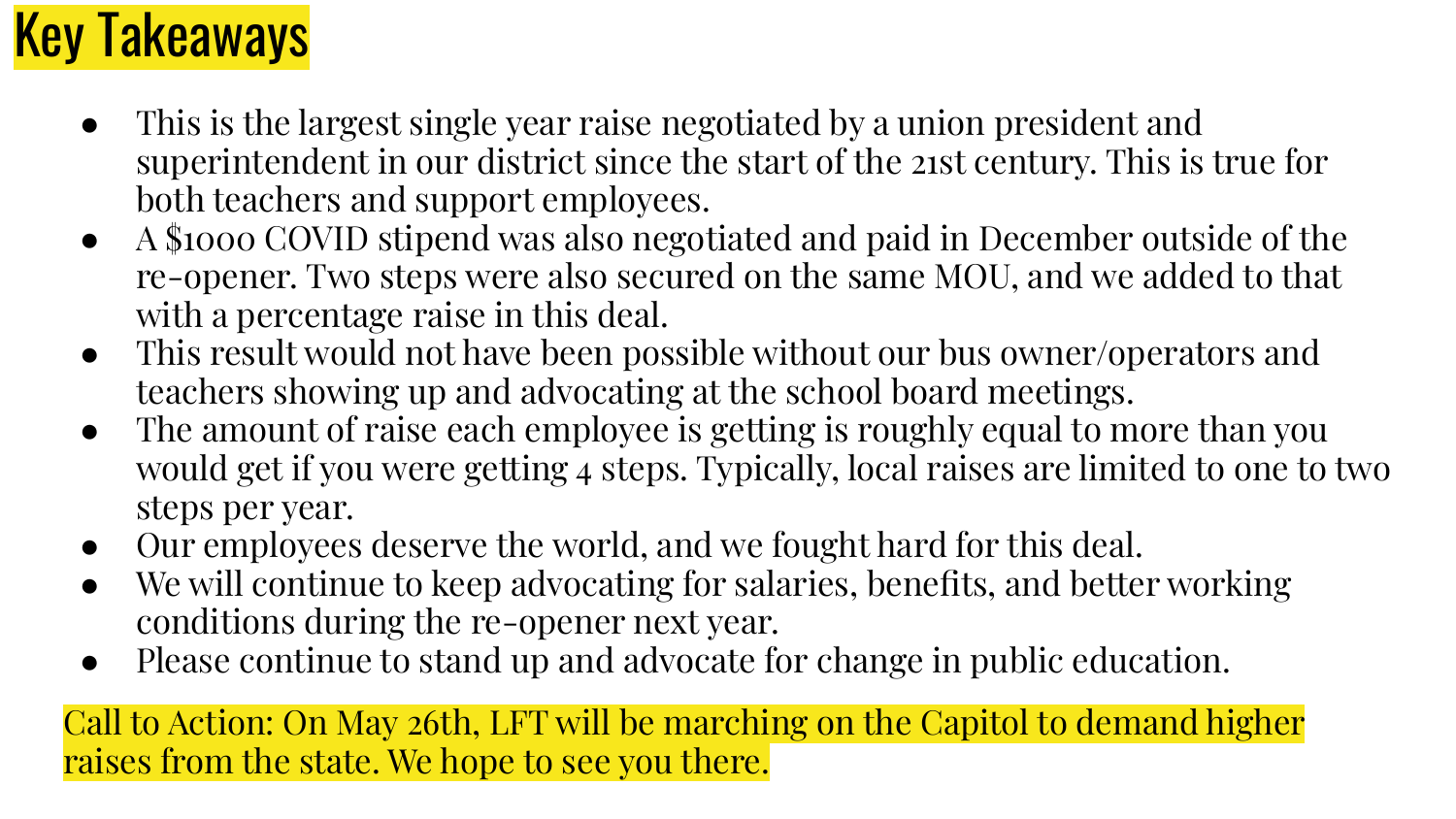### Raise Comparison

#### \*A single number means all employees got the same raise.

| Year      | <b>Local Raise</b><br>Certificated/Support<br>(based off of a para)* | <b>State</b> | <b>Total Raises</b> | <b>Stipends</b> | <b>Grand Total</b> |
|-----------|----------------------------------------------------------------------|--------------|---------------------|-----------------|--------------------|
| 2001-2002 | 1000                                                                 | 2060         | 3060                |                 | 3060               |
| 2002-2003 | 500                                                                  |              | 500                 |                 | 500                |
| 2003-2004 | 500                                                                  |              | 500                 |                 | 500                |
| 2004-2005 | 1200                                                                 | 540          | 1740                |                 | 1740               |
| 2005-2006 | 800/550                                                              |              | 800/550             |                 | 800/550            |
| 2006-2007 | 700/500                                                              |              | 700/500             |                 | 700/500            |
| 2007-2008 | 1000                                                                 | 2375         | 3375                |                 | 3375               |
| 2008-2009 | 1000                                                                 |              | 1000                |                 | 1000               |
| 2009-2010 | 1000                                                                 |              | 1000                |                 | 1000               |
| 2010-2011 | 1000                                                                 |              | 1000                |                 | 1000               |
| 2011-2012 | 500/250                                                              |              | 500/250             |                 | 500/250            |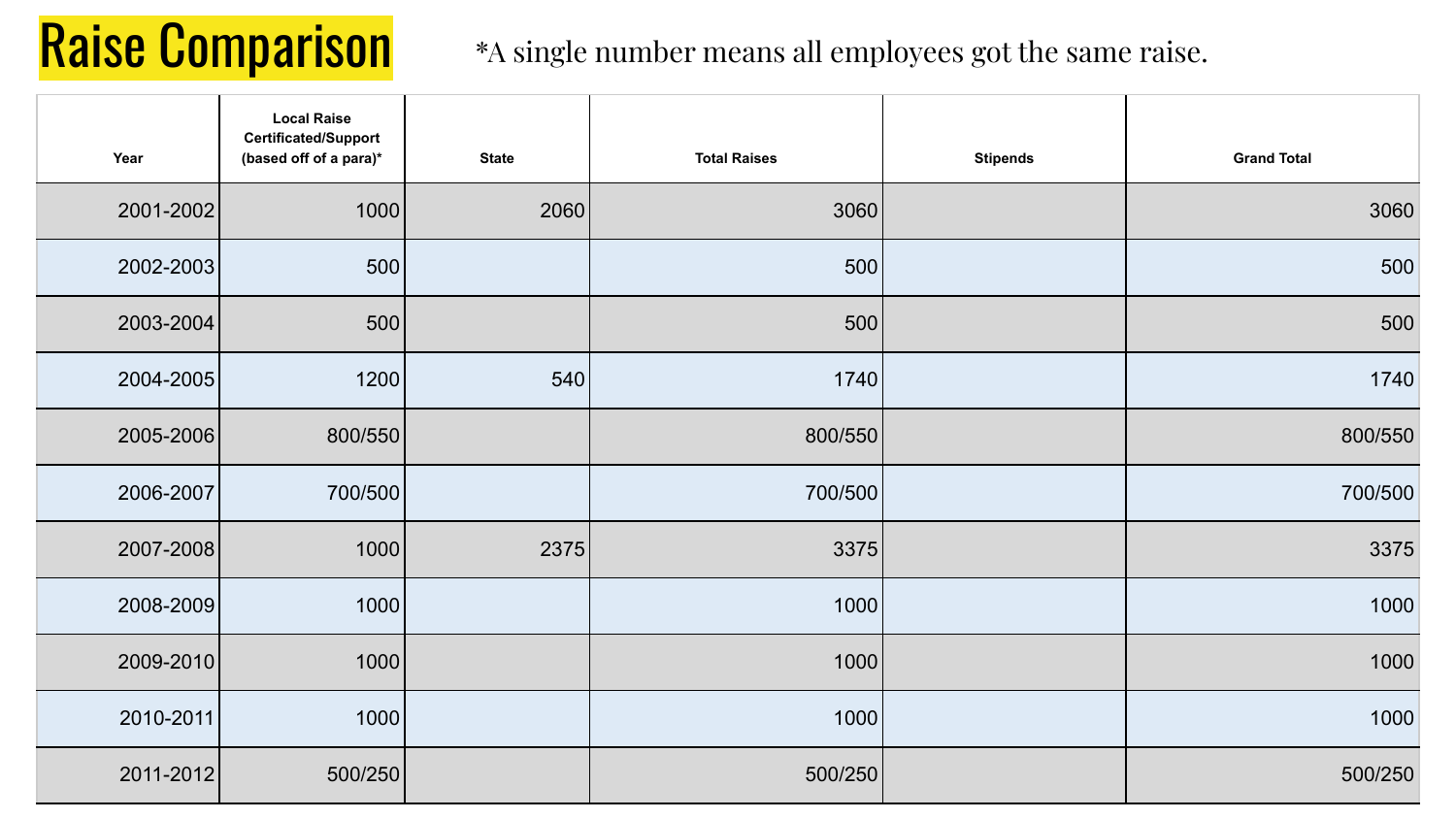### Raise Comparison Continued

#### \*A single number means all employees got the same raise.

| Year      | <b>Local Raise</b><br>Certificated/Support<br>(based off of para)* | <b>State</b> | <b>Total Raises</b> | <b>Stipends</b> | <b>Grand Total</b> |
|-----------|--------------------------------------------------------------------|--------------|---------------------|-----------------|--------------------|
| 2012-2013 | $\mathbf 0$                                                        |              | $\pmb{0}$           |                 | $\mathbf 0$        |
| 2013-2014 | 0                                                                  |              | $\mathbf 0$         | 774/662         | 774/662            |
| 2014-2015 | $\mathbf 0$                                                        | 775/400      | 775/400             |                 | 775/400            |
| 2015-2016 | 775/400                                                            |              | 775/400             |                 | 775/400            |
| 2016-2017 | 0                                                                  |              | $\mathbf 0$         | 1000/700        | 1000/700           |
| 2017-2018 | 1000/700                                                           |              | 1000/700            |                 | 1000/700           |
| 2018-2019 | 500/350                                                            |              | 500/350             |                 | 500/350            |
| 2019-2020 | 1000/700                                                           | 1000/500     | 2000/1200           |                 | 2000/1200          |
| 2020-2021 | 0                                                                  |              | $\mathbf 0$         | 4000/3700       | 4000/3700          |
| 2021-2022 | 1000/700                                                           | 800/400      | 1800/1100           | 1000            | 2800/2200          |
| 2022-2023 | 2383/1405                                                          | 1500/750     | 3883/2155           |                 | 3883/2155          |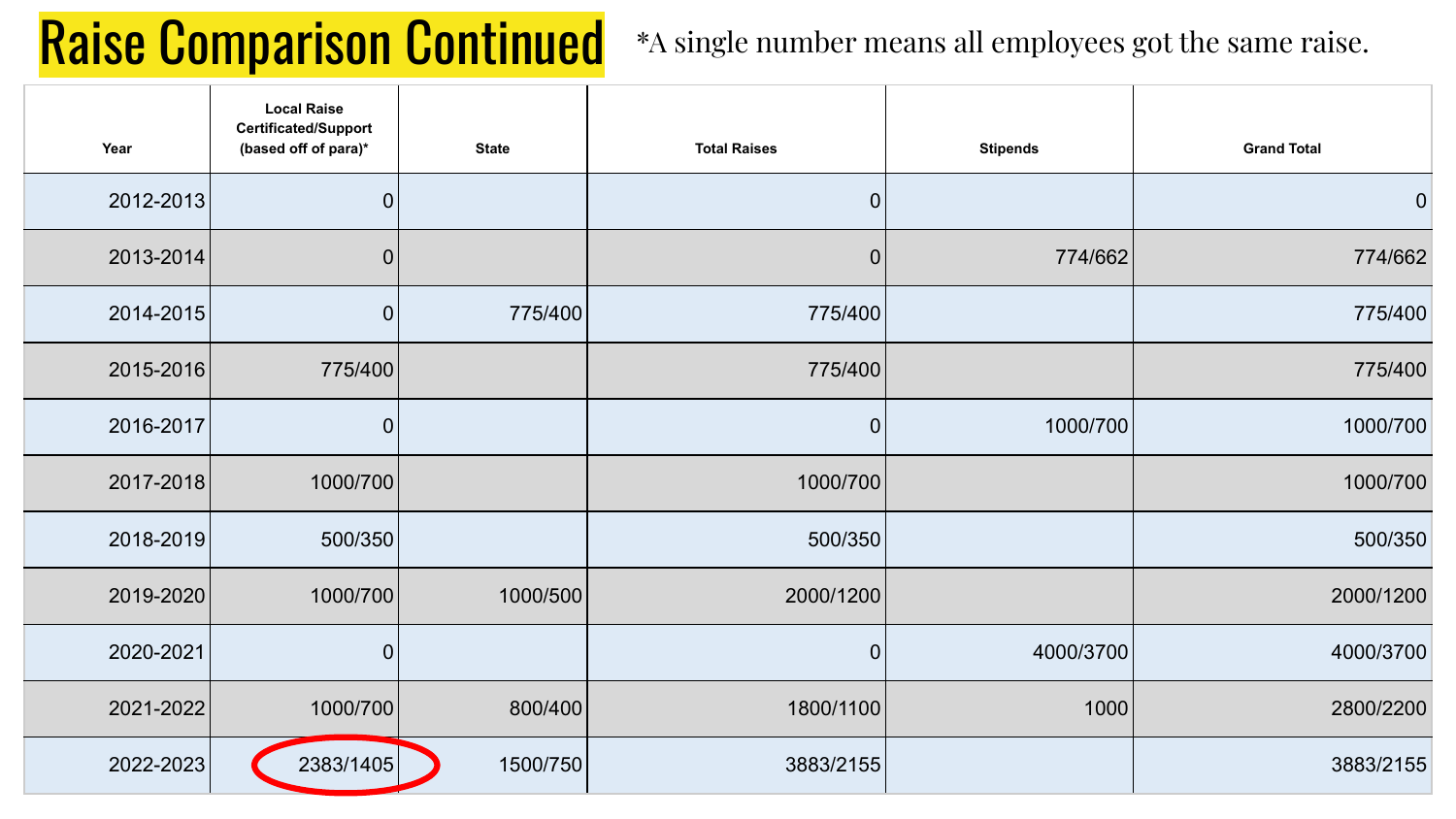#### All Employees: Across the Board Pay Raise

- 3% raise based off of step o. Note: We wanted the percentage raise to apply to your base pay, but Act 1 prevents that from happening. We will seek to amend the law next year.
- Two steps.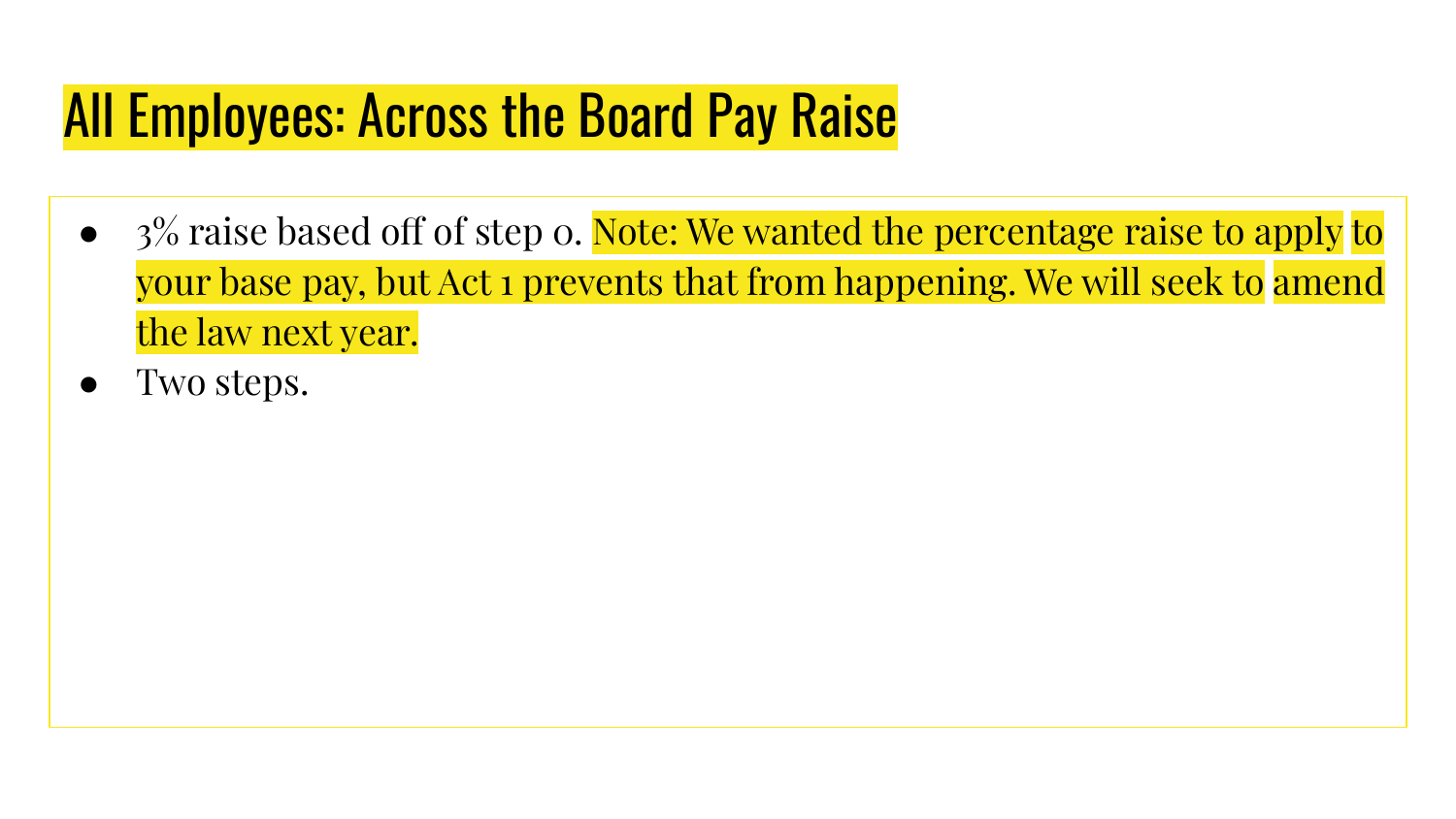#### All Employees: Additional Benefits

- Professional license renewal reimbursement.
- Mileage reimbursement increased from 40 cents per mile to 58.5 cents per mile and will be adjusted to the IRS rate every January 1st.
- Employee Reserve Fund–ability to receive a stipend if the General Fund has a surplus of the amount budgeted for. (50% of any surplus will be divided equally among all employees.)
- Health insurance-no raise in premiums, reduction in benefits, and there is an enhancement feature that is added to save money with Oschner doctors/partners.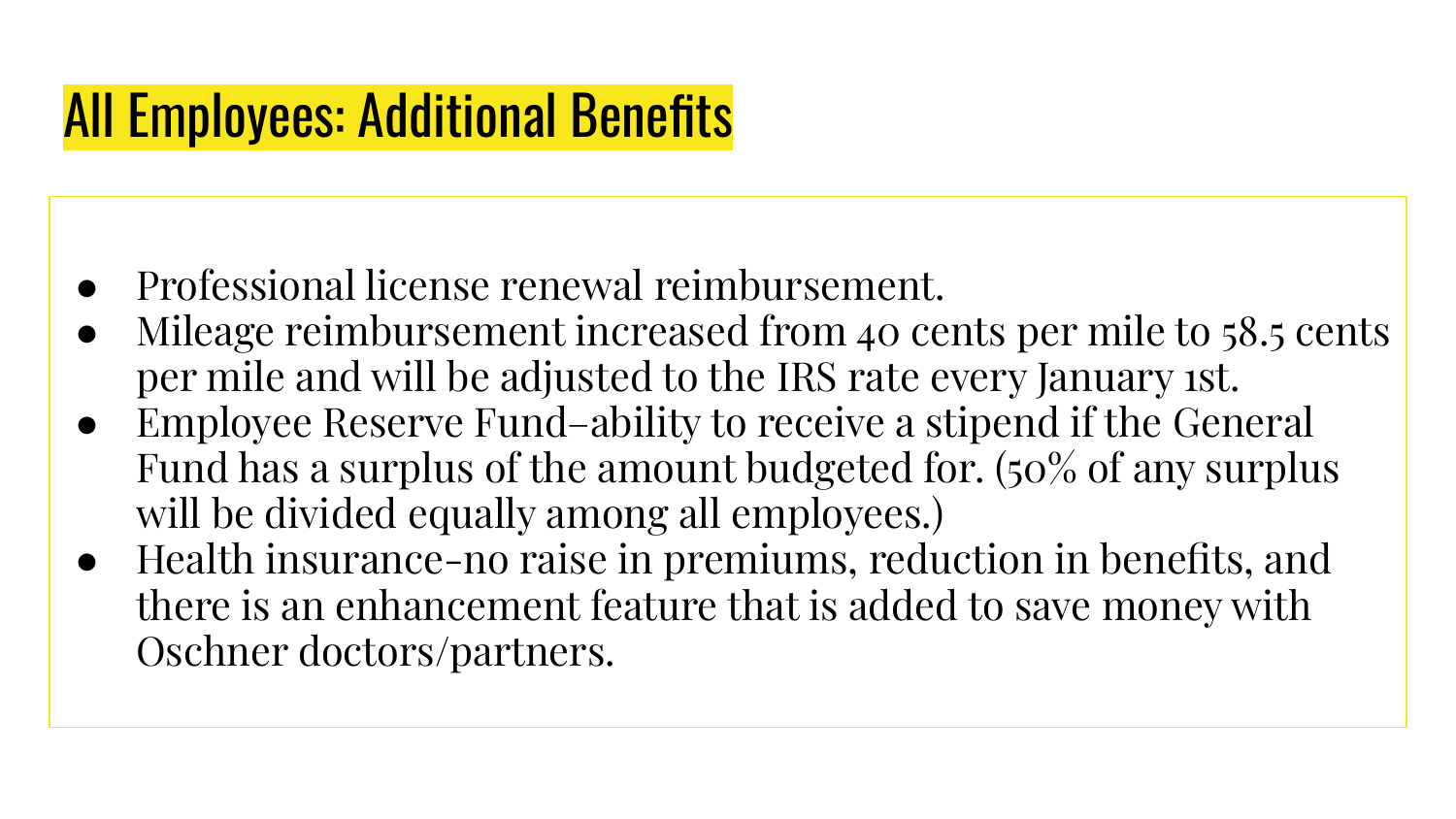| <b>Job classes</b>                                                | 3% of step 0 | 2-steps                           | <b>Total</b>            | <b>Proposed State</b> | <b>Grand Total</b> |
|-------------------------------------------------------------------|--------------|-----------------------------------|-------------------------|-----------------------|--------------------|
| Teacher 181 days<br>Earned advanced degree<br>$6/30/14$ and prior | \$1440.00    |                                   | $$1,000.00 \ $2,440.00$ | \$1,500.00            | \$3,940.00         |
| Teacher 181 days                                                  |              | $$1,383.00 \$1,000.00 \$2,383.00$ |                         | \$1,500.00            | \$3,883.00         |
| Teacher 189 days                                                  | \$1,444.11   |                                   | $$1,044.00 \ $2,488.11$ | \$1,500.00            | \$3,988.11         |
| Teacher 194 days                                                  | \$1,482.33   |                                   | $$1,072.00 \ $2,554.33$ | \$1,500.00            | \$4,054.33         |
| Teacher 200 days                                                  | \$1,528.17   |                                   | $$1,104.00 \ $2,632.17$ | \$1,500.00            | \$4,132.17         |
| Teacher 219 days                                                  | \$1,673.37   |                                   | $$1,210.00 \ $2,883.37$ | \$1,500.00            | \$4,383.37         |
| Teachers 220 days                                                 | \$1,680.96   |                                   | $$1,216.00 \ $2,896.96$ | \$1,500.00            | \$4,396.96         |
| Teachers 240 days                                                 | \$1,833.81   |                                   | $$1,326.00 \ $3,159.81$ | \$1,500.00            | \$4,659.81         |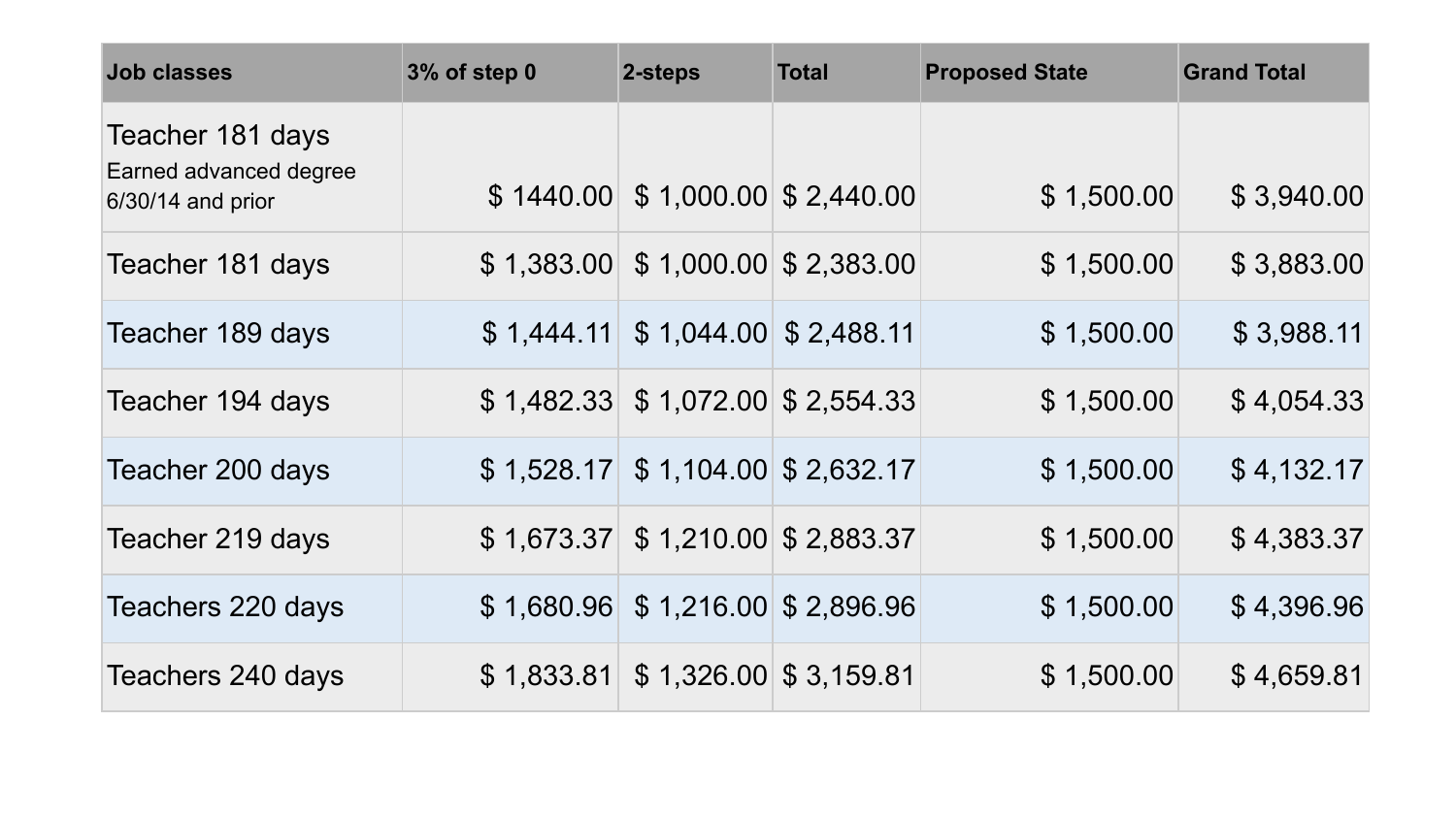### Teacher Incentive Program: SWE

- SWE certified-two additional steps  $($1,000)/OFAT$ -one additional step (\$500)
- Note: You may go to job fair even if you are in a two year contract if you will advance in salary.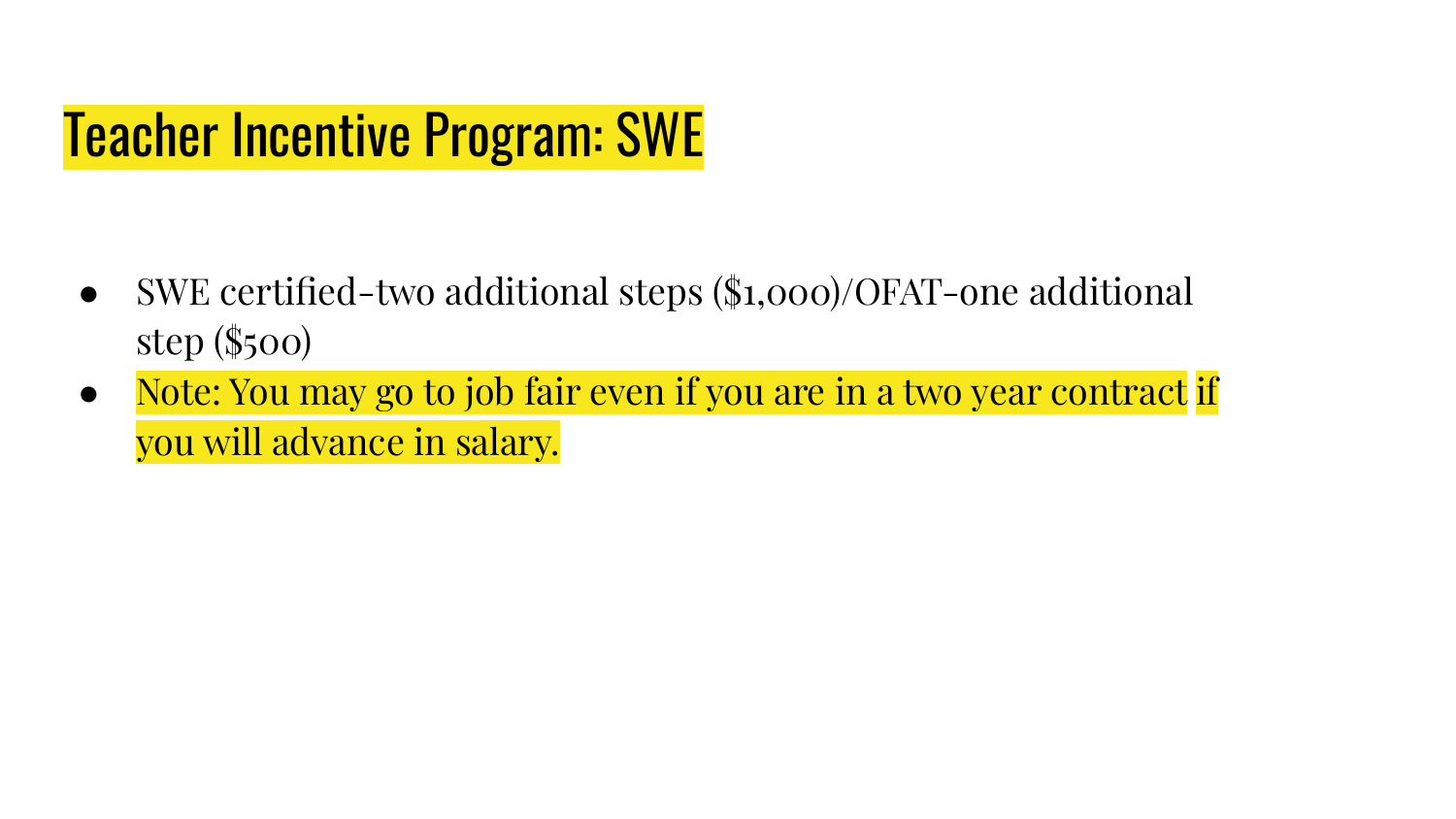# Teacher Incentive Program: High Needs Areas

• Certified teachers working at a targeted school, an urgent intervention needed school, an urgent intervention required school, or teaching a subject that has a critical hiring shortage as defined yearly by the Administration will be eligible for a demand stipend of \$500 per year. Update: We are lobbying for the high needs stipend to count, even though it does not increase base pay. We feel it serves the system to achieve its goals to lift this rule in this instance.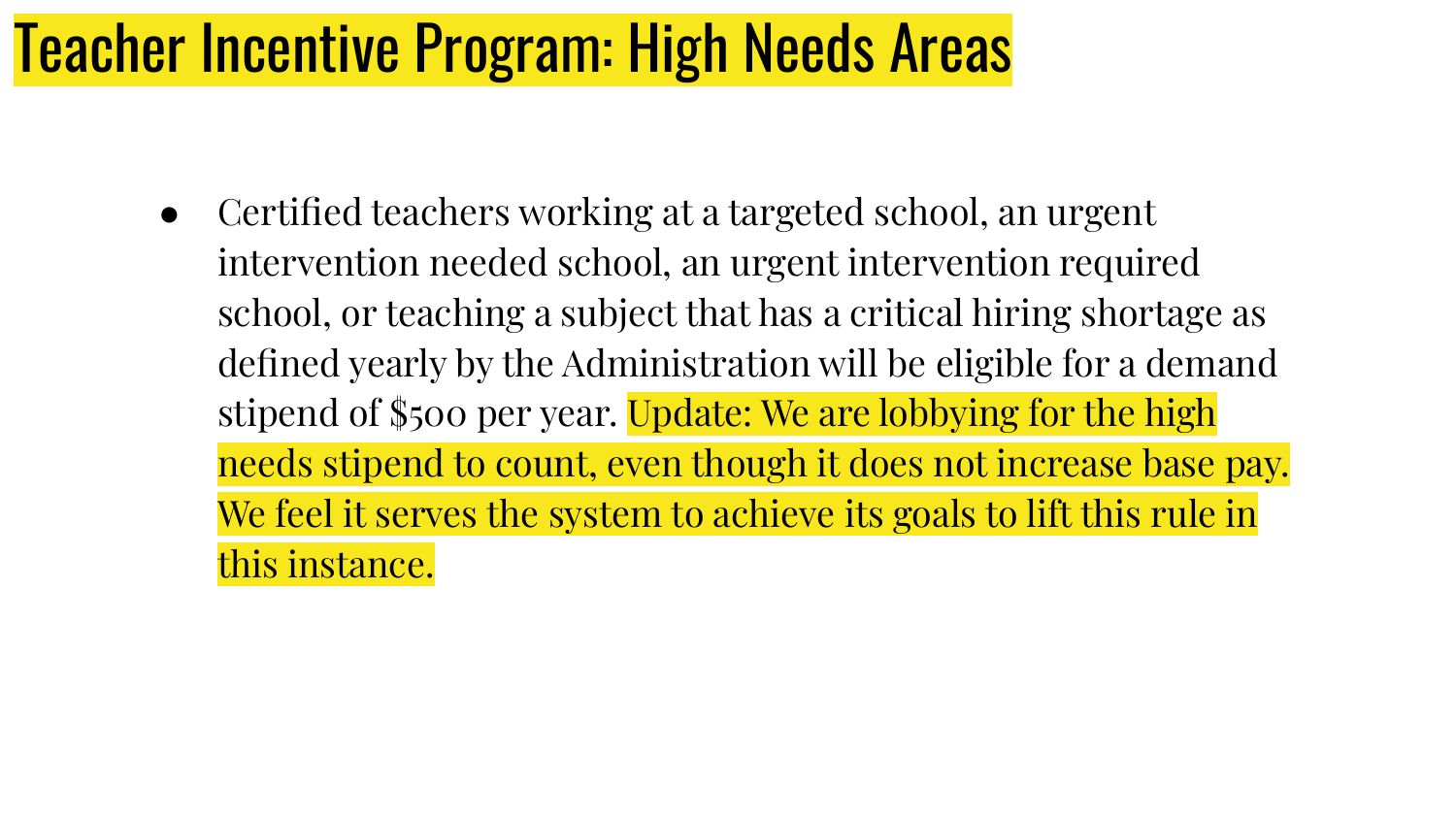#### Teachers: Additional Benefits

- Advanced degree lanes increased from \$500 to \$1,000.
- Classroom supply reimbursement increased from \$100 to \$500.
- Tuition reimbursement increased from \$450 to \$1,000
- Highly Effective is now Effectiveness Stipend-3.0 score or above (not rounded up) and increased from \$500 to \$1,000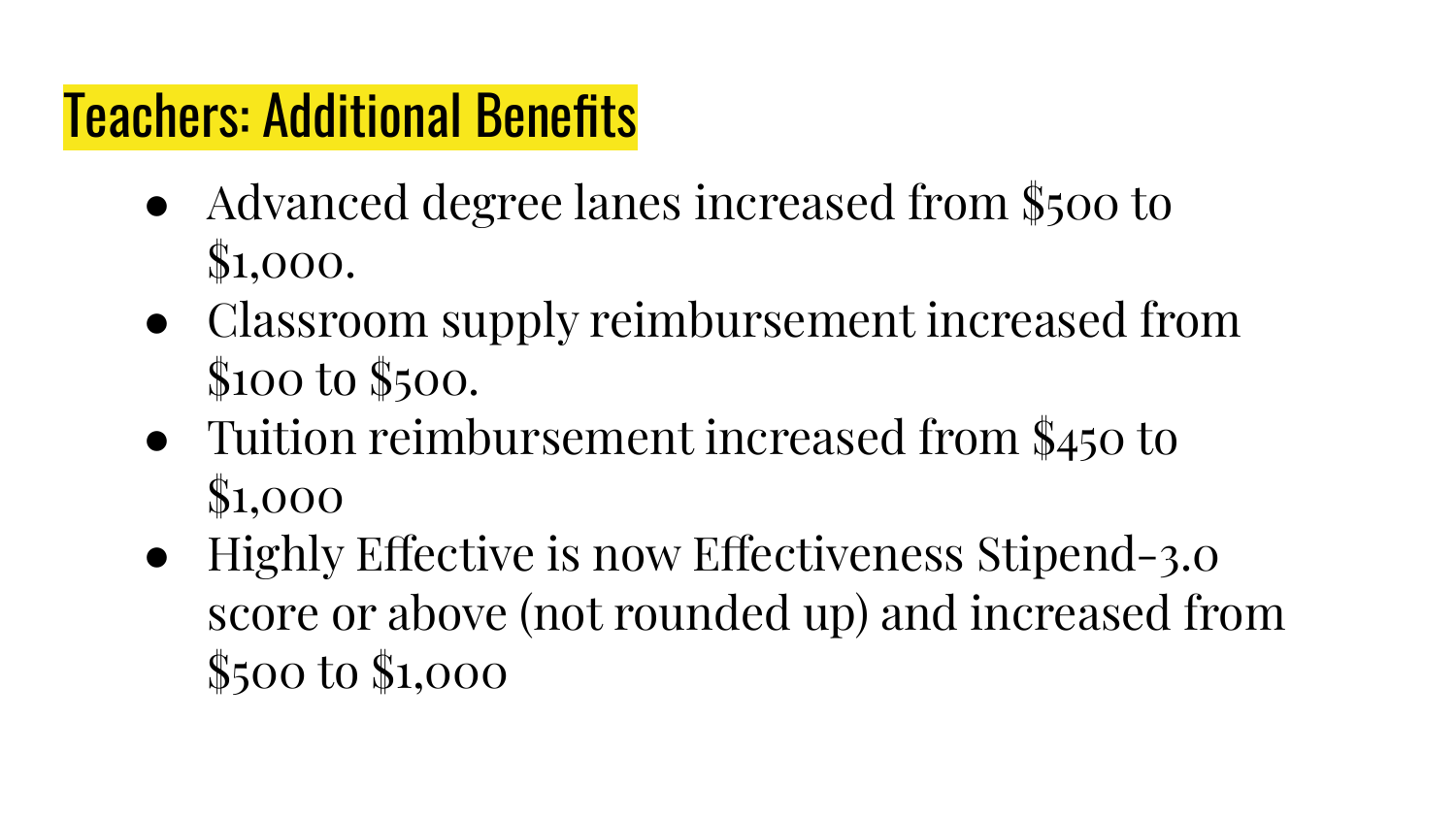# Support Staff

- Advanced degrees get a step per degree:
	- Associate's-1 step
	- Bachelor's-2 steps
	- Master's-3 steps
	- Doctorate-3 steps.

Note: Union members have access to a free online college benefit for Associate's and/or Bachelor's degrees.

• The Federation and Management will negotiate operational pay for bus owner/operators after either bus bill gets signed by the governor or defeated on the floor.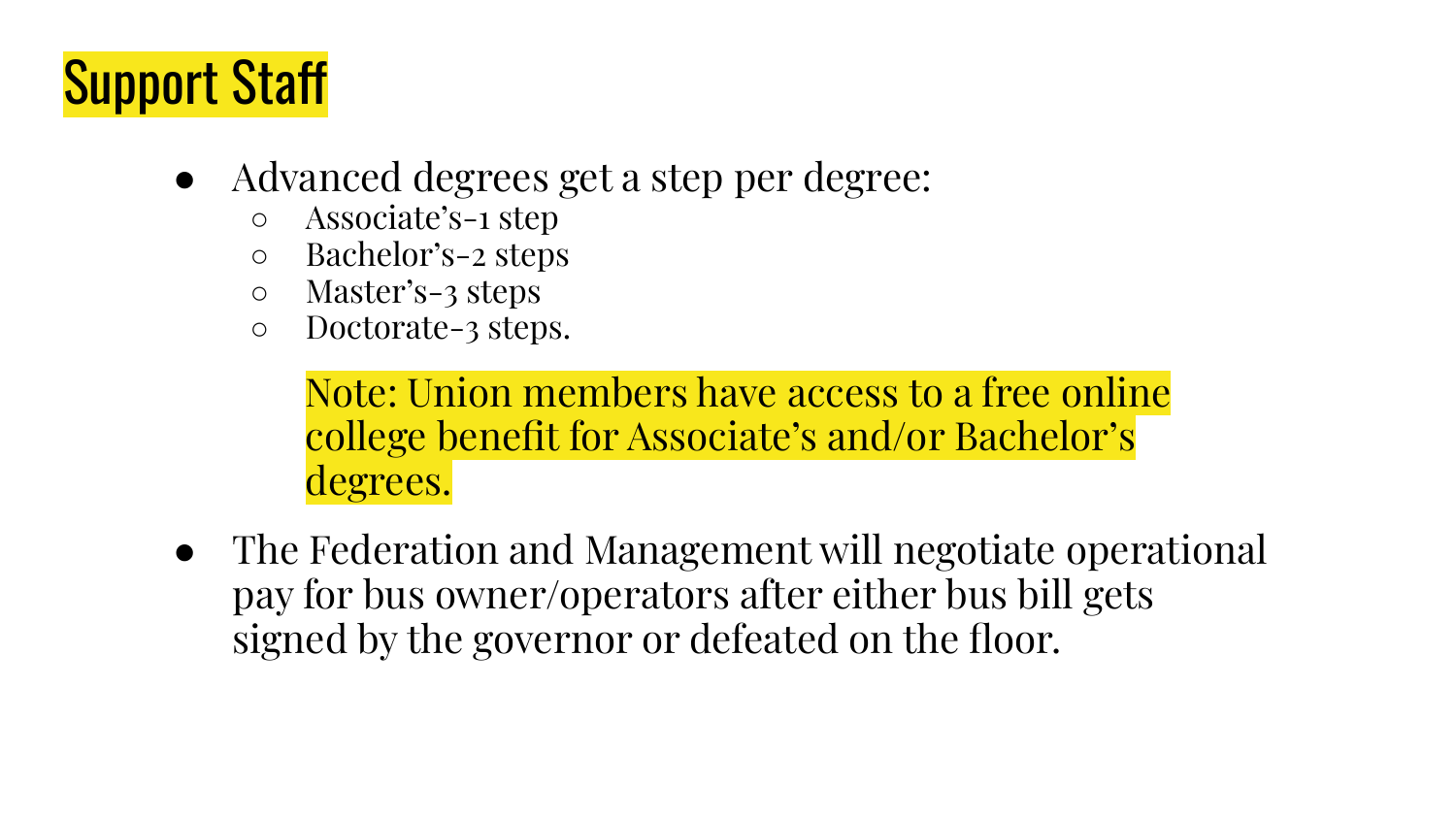#### **Clerical/Para Professional Pay Grade Classifications**

- Early Childhood Aide (Instructional Para) Uncertified  $A-09-$ **Instructional Aide** Long Term Sub Para I (EIS) Study Center Alternative to Suspension Paraprofessional Title I Early Childhood Instructional Paraprofessional I Title I Instructional Paraprofessional I
- $A-10-$ **Library Aide**
- $A-12-$ Early Childhood Aide (Instructional Para) Certified Itinerant Interpreter Aide II Students with Exceptionalities Aide II Student with Exceptionalities Aide II (Itinerant) Title I Computer Lab Paraprofessional II Title I Early Childhood Instructional Paraprofessional II Title I Instructional Paraprofessional II
- $A-13-$ Itinerant Interpreter Aide III
- $A-14-$ Braille Transcriber I (Uncertified) Itinerant Interpreter Aide IV
- $A-15 -$ **Specialized Para Medical**
- Students with Exceptionalities Aide II (Rise)  $A-16-$
- $A-17-$ Computer Technician Paraprofessional
- **School Security Officer**  $A-18-$
- $A-19-$ **Computer Technician Paraprofessional**
- **Drill Instructor**  $A-20-$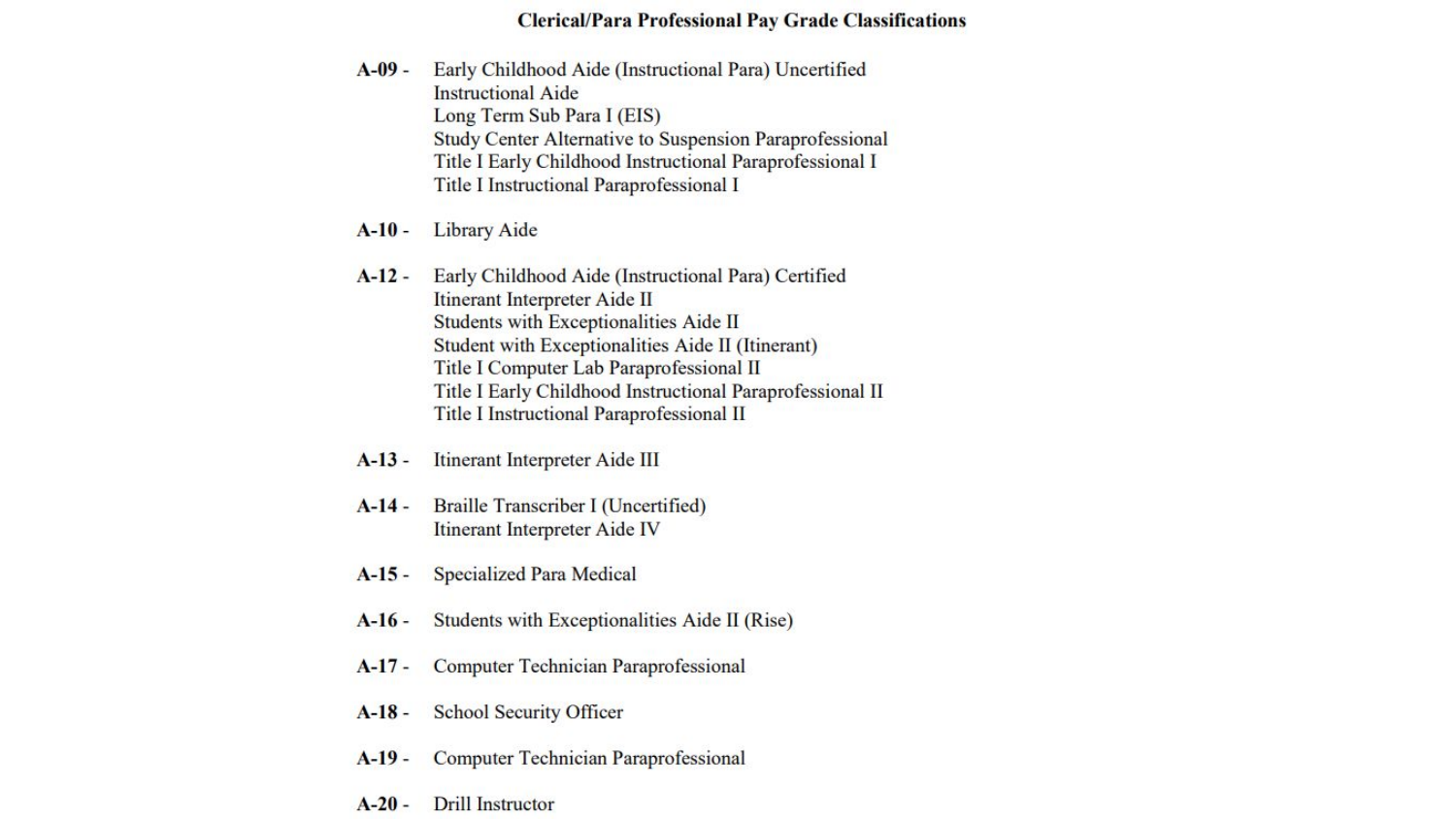| <b>Job classes</b>      | 3% of step 0 | 2-steps    | <b>Total</b> | <b>Proposed State</b> | <b>Grand Total</b> |
|-------------------------|--------------|------------|--------------|-----------------------|--------------------|
| Clerical/para A-09/A-10 | \$705.15     | \$700.00   | \$1,405.15   | \$750.00              | \$2,155.15         |
| Clerical/para A-12      | \$719.28     | \$700.00   | \$1,419.28   | \$750.00              | \$2,169.28         |
| Clerical/para A-13      | \$733.41     | \$700.00   | \$1,433.41   | \$750.00              | \$2,183.41         |
| Clerical/Para A-14      | \$747.54     | \$700.00   | \$1,447.54   | \$750.00              | \$2,197.54         |
| Clerical/Para A-15      | \$780.66     | \$700.00   | \$1,480.66   | \$750.00              | \$2,230.66         |
| Clerical/Para A-16      | \$759.15     | \$732.00   | \$1,491.15   | \$750.00              | \$2,241.15         |
| Clerical/Para A-17      | \$823.95     | \$732.00   | \$1,555.95   | \$750.00              | \$2,305.95         |
| Clerical/Para A-18      | \$918.00     | \$700.00   | \$1,618.00   | \$750.00              | \$2,368.00         |
| Clerical/Para A-19      | \$953.82     | \$850.00   | \$1,803.82   | \$750.00              | \$2,553.82         |
| Clerical/Para A-20      | \$994.23     | \$1,154.00 | \$2,148.23   | \$750.00              | \$2,898.23         |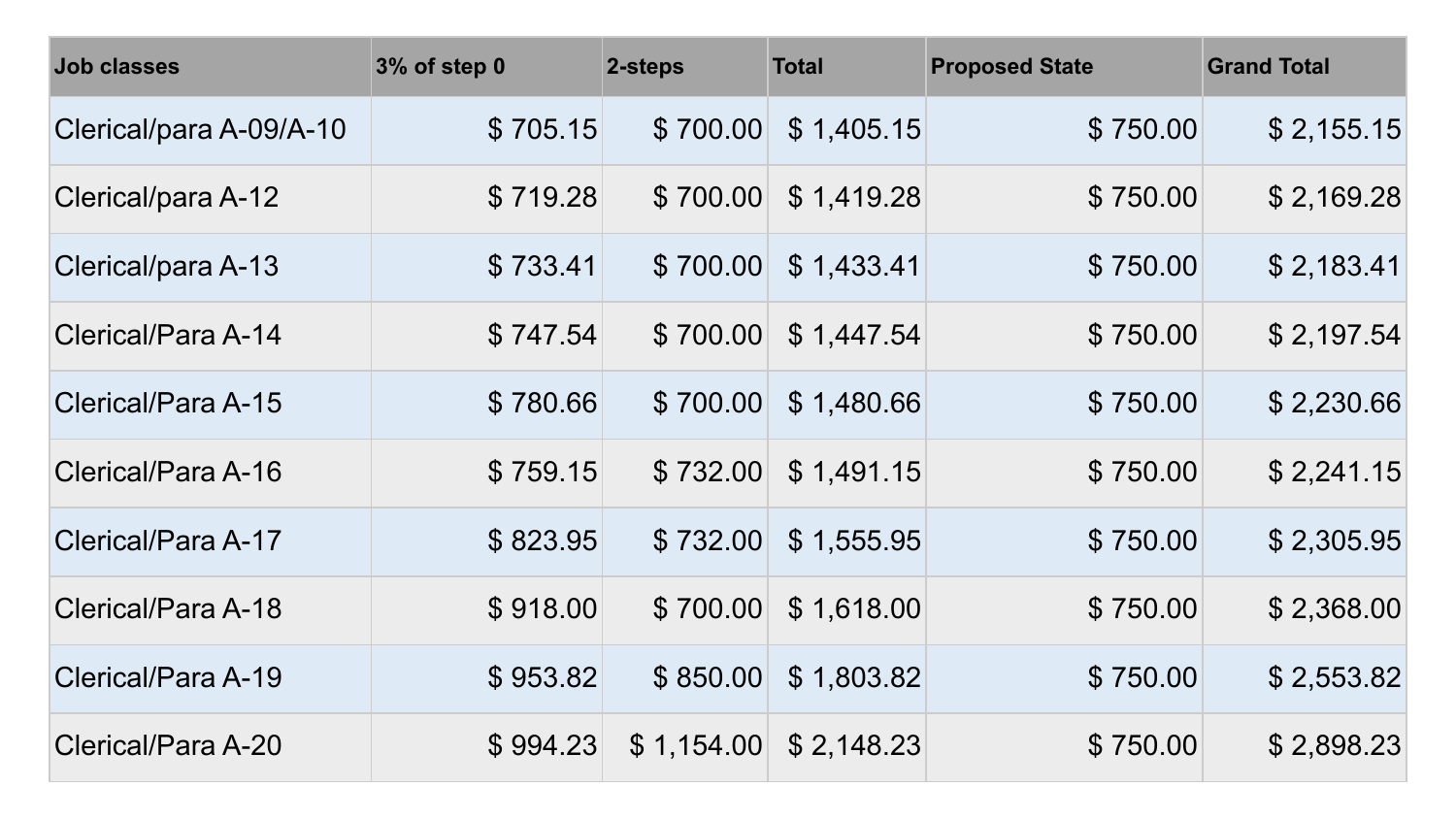#### **Clerical Pay Grade Classifications**

| $C-02$  | Clerk Typist I<br>Graphic Arts Machine Operator I                                                                                          |
|---------|--------------------------------------------------------------------------------------------------------------------------------------------|
| $C-03$  | Clerk Typist II<br><b>Construction Clerk Typist II</b><br>Federal Program School Support Clerk II<br><b>Transportation Data Clerk II</b>   |
| $C-04$  | Clerk Typist III<br><b>General Office Assistant</b>                                                                                        |
| $C-0.5$ | <b>Account Clerk I</b><br>Graphic Arts Machine Operator II<br>Information Technology Software Support Clerk I<br>Software Support Clerk I  |
| $C-06$  | <b>Account Clerk II</b><br><b>Buyer</b> I<br><b>Food Service Secretary</b><br><b>Transportation Secretary</b>                              |
| $C-07$  | <b>Account Clerk III</b><br>Information Technology Software Support Clerk III<br>Information Technology Support Technician I<br>Secretary  |
| $C-08$  | <b>Accountant</b> I<br><b>Buyer II</b><br>Graphics Arts Photo-Composition Operator II<br><b>Insurance Clerk</b><br><b>Senior Secretary</b> |
| $C-09$  | <b>Accountant II</b>                                                                                                                       |

| $S-04$  | <b>School Clerk</b>                     |
|---------|-----------------------------------------|
| $S-0.5$ | Federal Program School Support Clerk II |
|         | School Secretary I                      |
| $S-06$  | School Secretary II                     |
| $S-07$  | <b>Equipment Technician</b>             |
| $S-08$  | School Security Officer                 |
| $S-09$  | <b>Equipment Technician</b>             |
|         |                                         |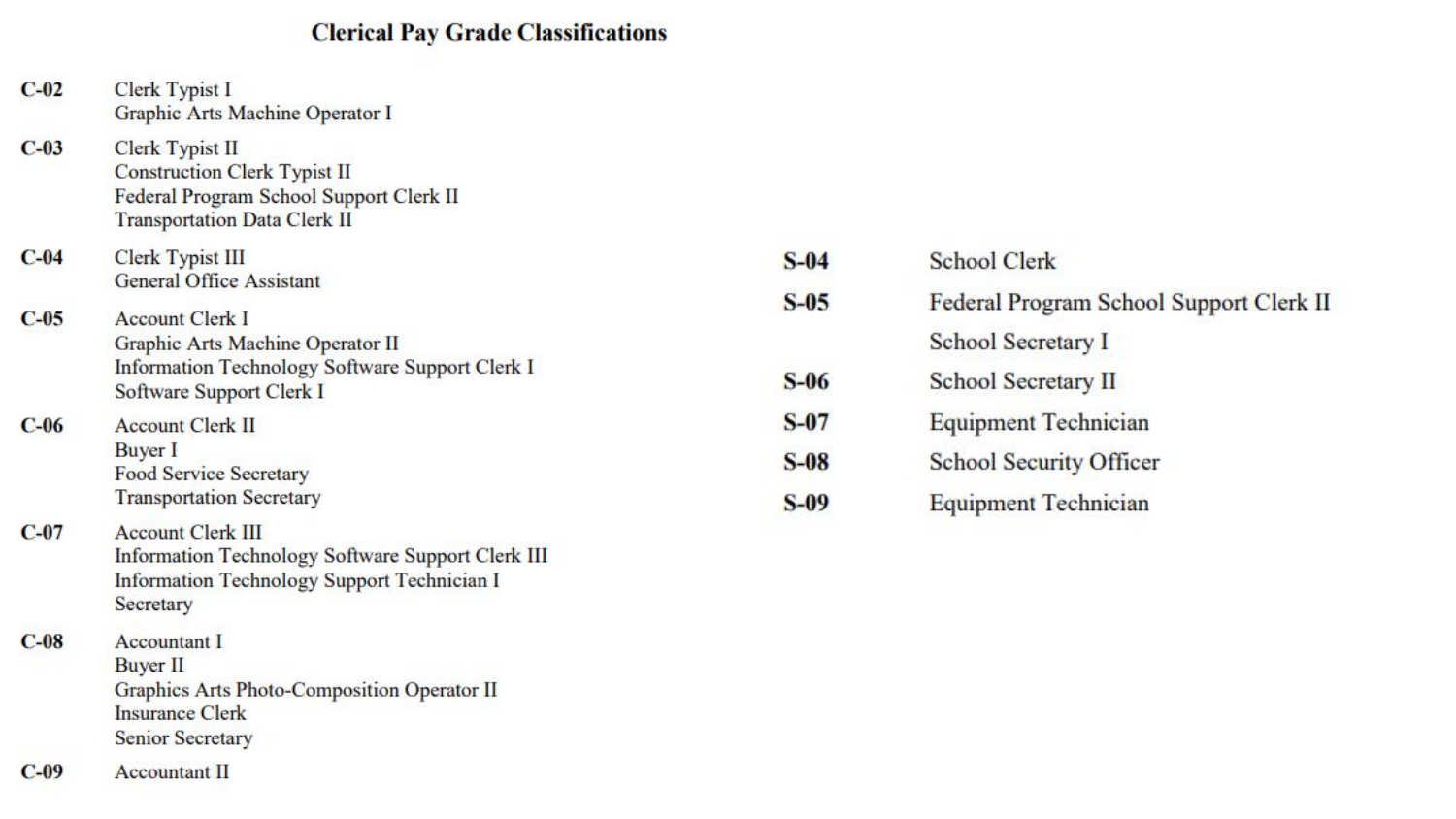| <b>Job classes</b> | 3% of step 0 | 2-steps    | <b>Total</b> | <b>Proposed State</b> | <b>Grand Total</b> |
|--------------------|--------------|------------|--------------|-----------------------|--------------------|
| Clerical C-02      | \$841.80     | \$1,010.00 | \$1,851.80   | \$750.00              | \$2,601.80         |
| Clerical C-03      | \$860.64     | \$1,010.00 | \$1,870.64   | \$750.00              | \$2,620.64         |
| Clerical C-04      | \$879.45     | \$1,010.00 | \$1,889.45   | \$750.00              | \$2,639.45         |
| Clerical C-05      | \$898.32     | \$1,010.00 | \$1,908.32   | \$750.00              | \$2,658.32         |
| Clerical C-06      | \$917.16     | \$1,010.00 | \$1,927.16   | \$750.00              | \$2,677.16         |
| Clerical C-07      | \$954.81     | \$1,010.00 | \$1,964.81   | \$750.00              | \$2,714.81         |
| Clerical C-08      | \$992.70     | \$1,010.00 | \$2,002.70   | \$750.00              | \$2,752.70         |
| Clerical C-09      | \$1,031.16   | \$1,010.00 | \$2,041.16   | \$750.00              | \$2,791.16         |
| Clerical S-04      | \$740.01     | \$770.00   | \$1,510.01   | \$750.00              | \$2,260.01         |
| Clerical S-05      | \$755.70     | \$770.00   | \$1,525.70   | \$750.00              | \$2,275.70         |
| Clerical S-06      | \$802.80     | \$770.00   | \$1,572.80   | \$750.00              | \$2,322.80         |
| Clerical S-07      | \$879.09     | \$774.00   | \$1,653.09   | \$750.00              | \$2,403.09         |
| Clerical S-08      | \$1,121.19   | \$850.00   | \$1,971.19   | \$750.00              | \$2,721.19         |
| Clerical S-09      | \$1,252.62   | \$1,010.00 | \$2,262.62   | \$750.00              | \$3,012.62         |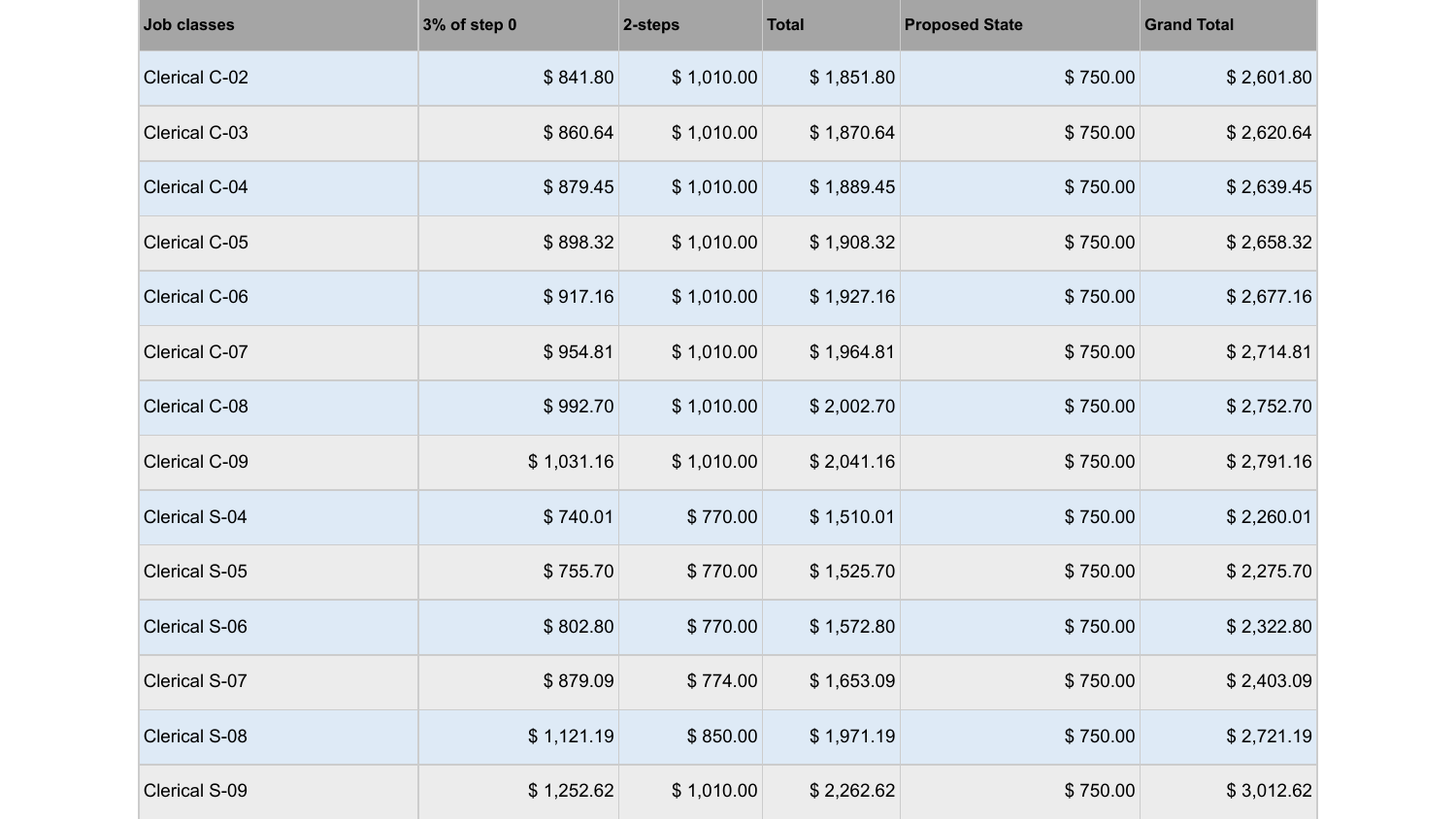| Job classes                                                                                                          | 3% of step 0                                                                            | 2-steps                                                                                 | <b>Total</b>                                                   | <b>Proposed State</b> | <b>Grand Total</b> |
|----------------------------------------------------------------------------------------------------------------------|-----------------------------------------------------------------------------------------|-----------------------------------------------------------------------------------------|----------------------------------------------------------------|-----------------------|--------------------|
| Custodial J-07                                                                                                       | \$693.99                                                                                | \$1,010.00                                                                              | \$1,703.99                                                     | \$750.00              | \$2,453.99         |
| Custodial J-08                                                                                                       | \$793.11                                                                                | \$1,154.00                                                                              | \$1,947.11                                                     | \$750.00              | \$2,697.11         |
| Custodial J-09                                                                                                       | \$828.00                                                                                | \$1,154.00                                                                              | \$1,982.00                                                     | \$750.00              | \$2,732.00         |
| Custodial J-10                                                                                                       | \$724.53                                                                                | \$1,010.00                                                                              | \$1,734.53                                                     | \$750.00              | \$2,484.53         |
| Custodial J-11                                                                                                       | \$876.00                                                                                |                                                                                         | $$1,154.00 \$2,030.00$                                         | \$750.00              | \$2,780.00         |
| <b>J-08 8 Hour</b><br><b>J-07 7 Hour</b><br><b>Pay Level</b><br><b>Level I</b><br><b>Level I</b><br>(JJHS)<br>(JJIS) | <b>J-09 8 Hour</b><br><b>Level II Assistant and</b><br><b>Head Custodians</b><br>(JJJS) | <b>J-10 7 Hour</b><br><b>Level II Assistant and</b><br><b>Head Custodians</b><br>(JJKS) | <b>J-118 Hour</b><br><b>Head</b><br><b>Custodian</b><br>(JJLS) |                       |                    |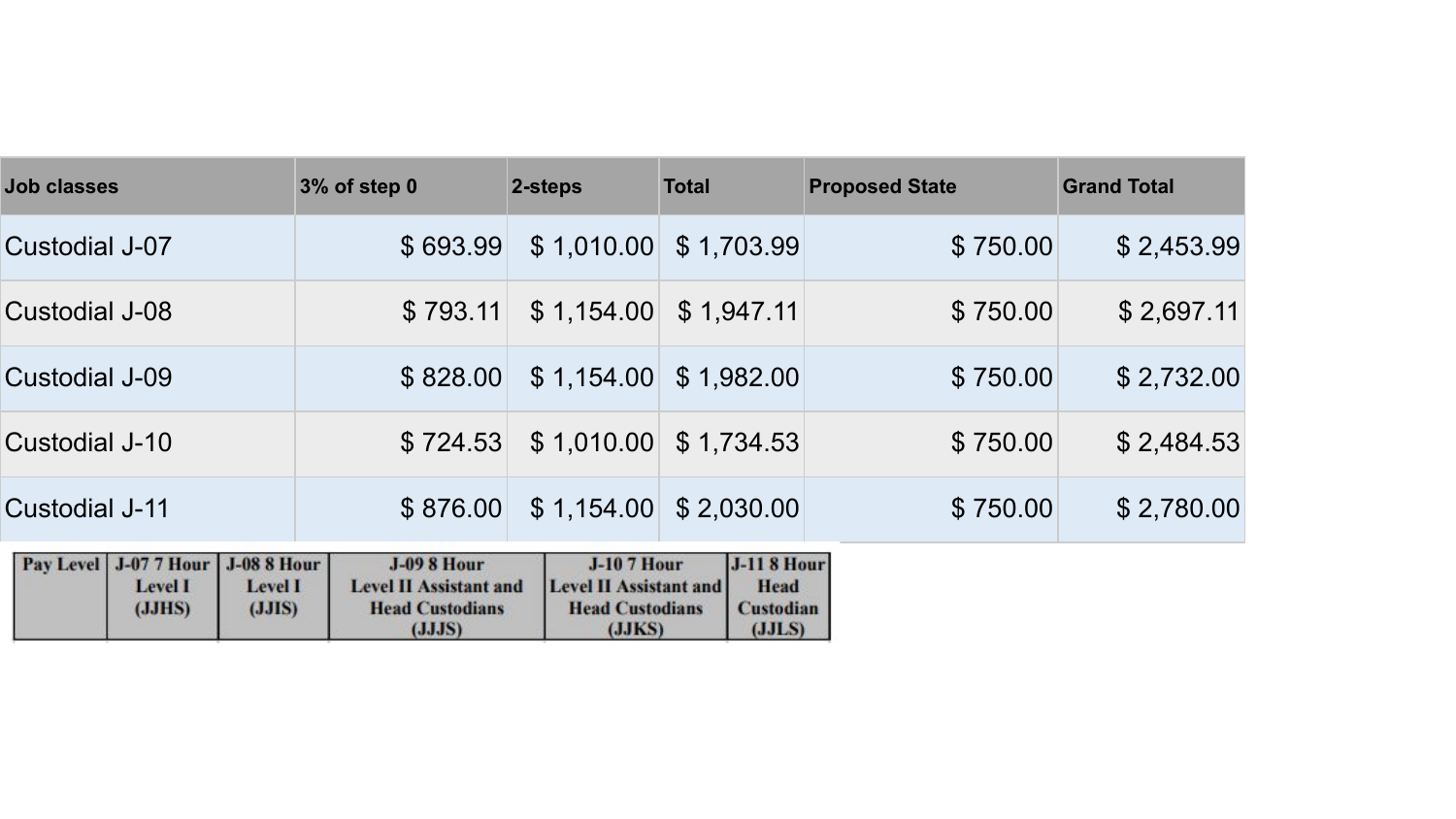| <b>Job classes</b> |                                                   | 3% of step 0                                                  |                                                               | 2-steps                                            | <b>Total</b>                                          |            | <b>Proposed State</b>                                                                          | <b>Grand Total</b> |
|--------------------|---------------------------------------------------|---------------------------------------------------------------|---------------------------------------------------------------|----------------------------------------------------|-------------------------------------------------------|------------|------------------------------------------------------------------------------------------------|--------------------|
|                    | Food Service L-12                                 |                                                               | \$646.92                                                      | \$700.00                                           |                                                       | \$1,346.92 | \$750.00                                                                                       | \$2,096.92         |
|                    | Food Service L-13                                 |                                                               | \$659.58                                                      | \$700.00                                           |                                                       | \$1,359.58 | \$750.00                                                                                       | \$2,109.58         |
|                    | Food Service L-14                                 |                                                               | \$664.59                                                      | \$700.00                                           |                                                       | \$1,364.59 | \$750.00                                                                                       | \$2,114.59         |
|                    | Food Service FS-16                                |                                                               | \$1,098.75                                                    | \$1,050.00                                         |                                                       | \$2,148.75 | \$750.00                                                                                       | \$2,898.75         |
| <b>Pay Level</b>   | L-12 179 Day<br><b>Lunch Technician</b><br>(LLMS) | L-13 179 Day<br><b>Assistant</b><br><b>Managers</b><br>(LLNS) | L-14 179 Day<br><b>Assistant</b><br><b>Managers</b><br>(LLOS) | <b>FS16 182 Day</b><br><b>B-Managers</b><br>(FSQS) | <b>FS18 182</b><br>Day<br><b>A-Managers</b><br>(FSSS) |            | <b>FS17 193 Day</b><br><b>Assistant to</b><br><b>Food Service</b><br><b>Director</b><br>(FSRS) |                    |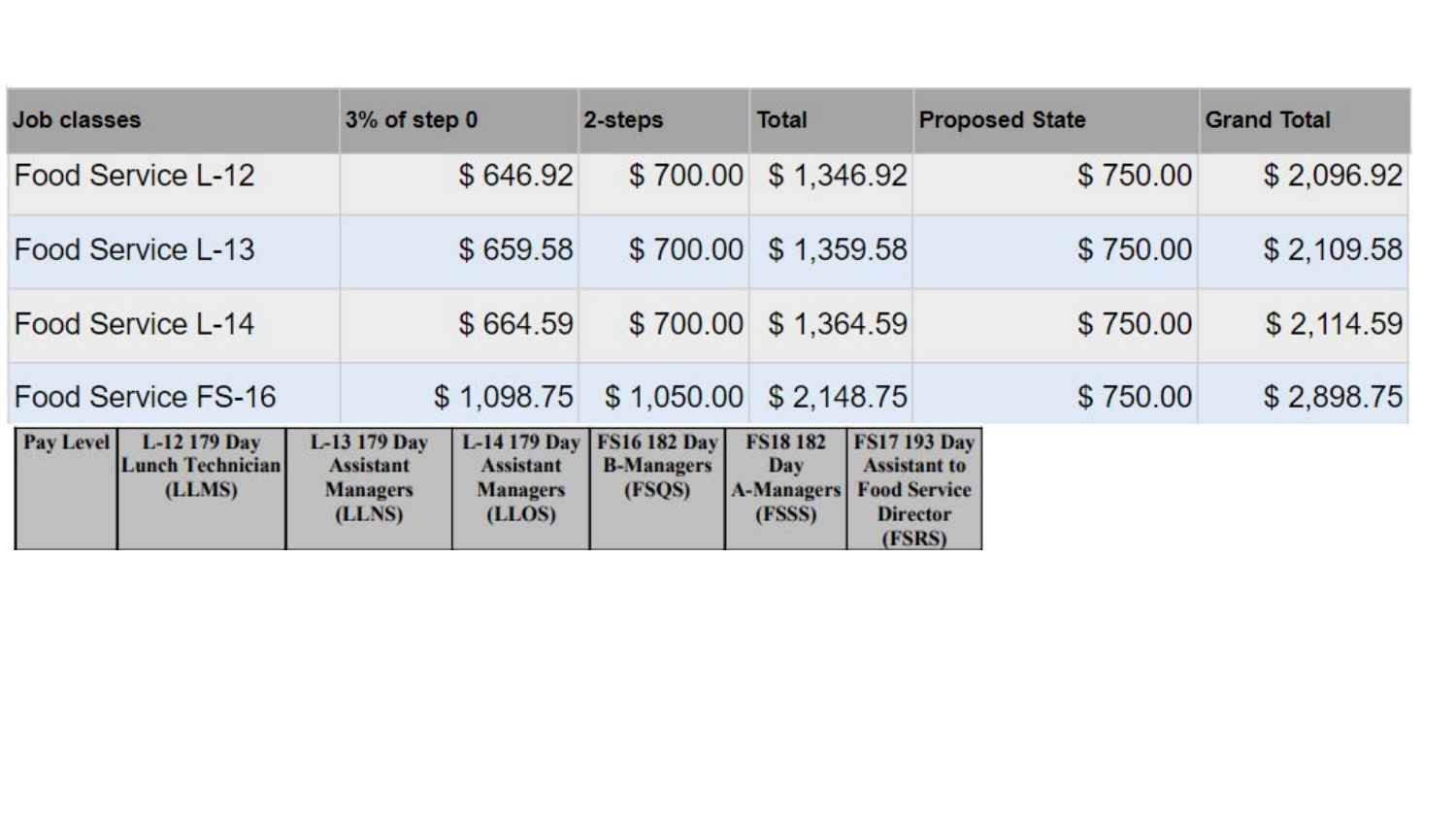| <b>Job classes</b>        | 3% of step 0 | 2-steps  | <b>Total</b>         | <b>Proposed State</b> | <b>Grand Total</b> |
|---------------------------|--------------|----------|----------------------|-----------------------|--------------------|
| <b>Bus Operator B-02</b>  | \$775.50     |          | $$700.00 \$1,475.50$ | \$750.00              | \$2,225.50         |
| <b>Bus Attendant B-03</b> | \$601.50     | \$700.00 | \$1,301.50           | \$750.00              | \$2,051.50         |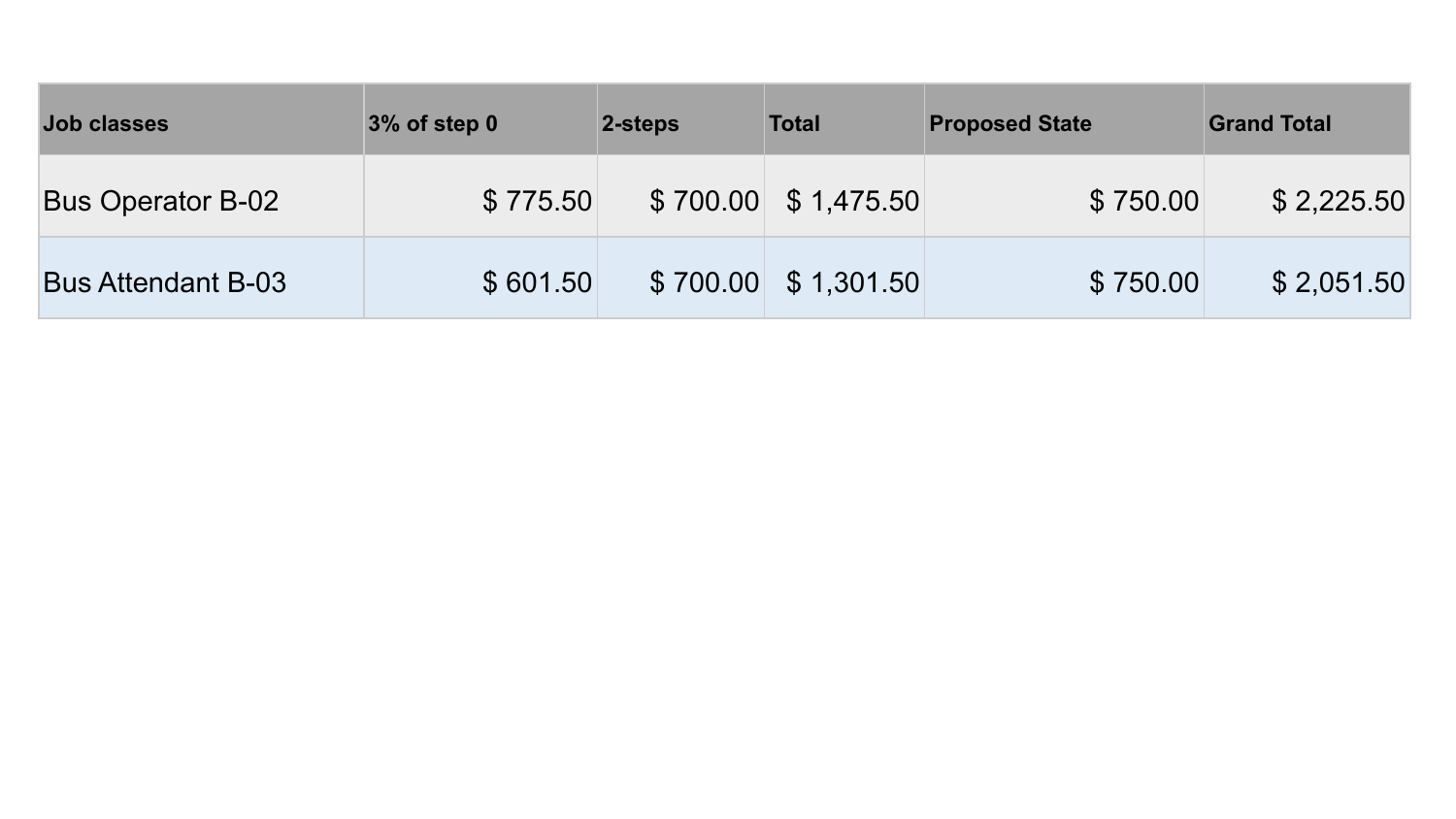| <b>Job classes</b> | 3% of step 0 | 2-steps | <b>Total</b>            | <b>Proposed State</b> | <b>Grand Total</b> |
|--------------------|--------------|---------|-------------------------|-----------------------|--------------------|
| Maintenance M-01   | \$795.15     |         | $$1,154.00$ $$1,949.15$ | \$750.00              | \$2,699.15         |
| Maintenance M-02   | \$813.81     |         | \$1,154.00 \$1,967.81   | \$750.00              | \$2,717.81         |
| Maintenance M-03   | \$835.92     |         | \$1,154.00 \$1,989.92   | \$750.00              | \$2,739.92         |
| Maintenance M-04   | \$903.42     |         | $$1,154.00$ $$2,057.42$ | \$750.00              | \$2,807.42         |
| Maintenance M-05   | \$939.51     |         | $$1,154.00$ $$2,093.51$ | \$750.00              | \$2,843.51         |
| Maintenance M-06   | \$958.14     |         | $$1,154.00$ $$2,112.14$ | \$750.00              | \$2,862.14         |
| Maintenance M-07   | \$994.23     |         | $$1,154.00$ $$2,148.23$ | \$750.00              | \$2,898.23         |